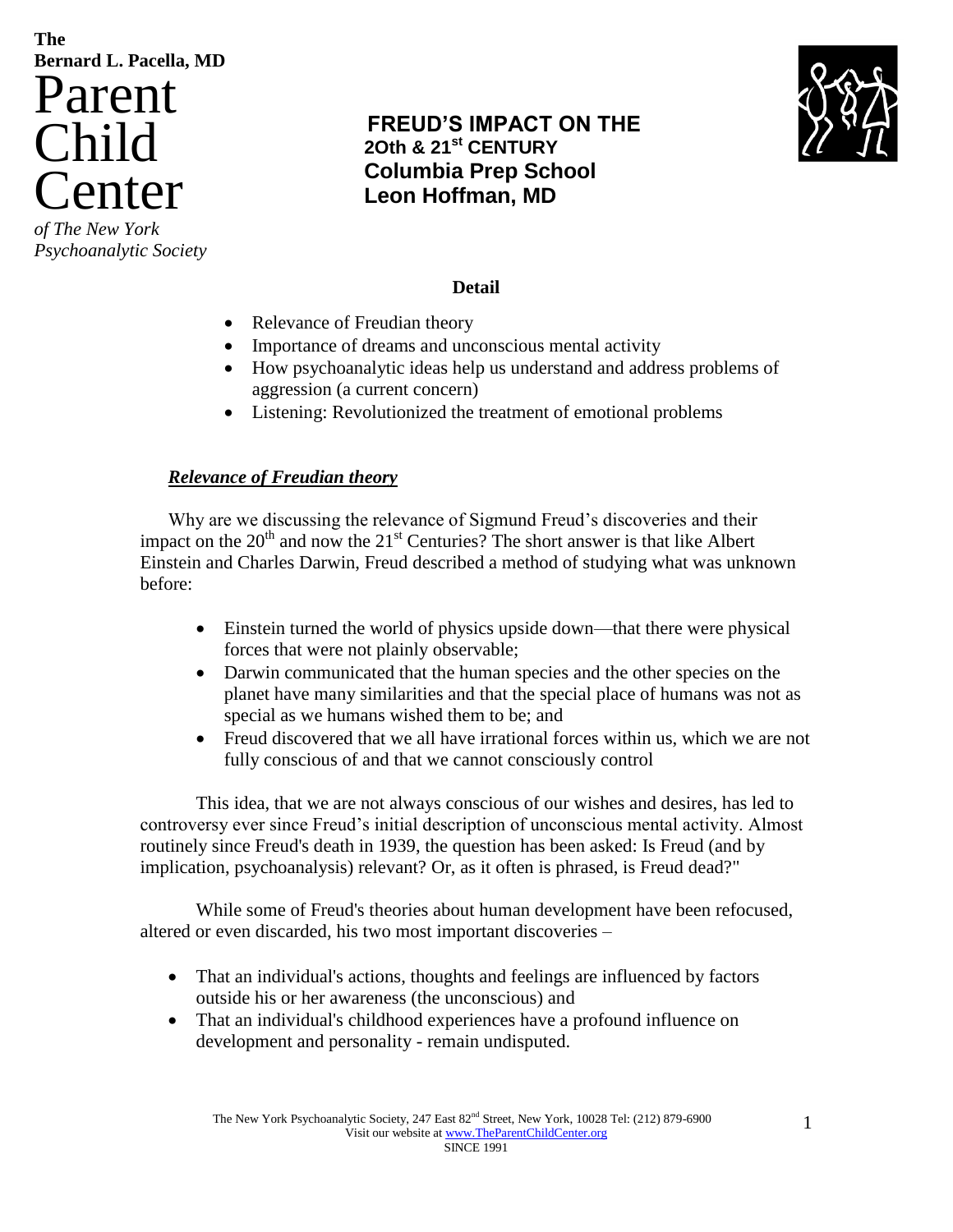What's more, much of the language of Freud - the unconscious, repression, talking cure, slip of the tongue, free association - has become the common parlance of the 20th century—in fact leading to the idea that we are all Freudians now. It is important to bear in mind that the scientific study of the mind is very difficult and that many say that no superior theory of the functioning of the mind has been able to replace psychoanalytic theory. I will discuss in one minute, the integration of neuroscience and psychoanalysis and how we are in a unique position at the beginning of the  $21<sup>st</sup>$  century, that neither psychoanalysis nor neurology was at the end of the 19th Century and the beginning of the  $20<sup>th</sup>$ .

The other important fact is that since Freud's times, the numbers of talking therapies have increased by many hundreds—I have heard the number as being like 400. We have to remember that whichever form of therapy an individual chooses, Freud is behind it either as an elaboration and expansion of what psychoanalysis wrote about or issues that he overlooked. One can say that psychoanalysis has given a frame of reference for talk therapy in general enabling therapists to better understand human motivation.

#### *Importance of dreams and unconscious mental activity*

A century ago Sigmund Freud, in the spirit of scientific inquiry, and after years of research as a neurologist, published *The Interpretation of Dreams.* The book began his exploration of the mind and his development of psychoanalysis.

The book's publication also marked the real beginnings of scientific research into the mind and to the development of truer understanding of mental health problems. The line where the brain and behavior meet is the focus of much of modern neuroscience. And dreams are proving to be a foundation for much of that research. After a period when dreams were thought to be little more than mental fireworks, scientists are finding that they provide many insights into the mind's workings. Freud called dreams the "royal road to the unconscious." Modern scientists, using technology such as PET scans are discovering that Freud's "road" is indeed "royal."

The Interpretation of Dreams: The First 100 Years 1899-1999

*The poets and philosophers before me discovered the unconscious; what I discovered was the scientific method by which the unconscious mind can be studied.* Sigmund Freud

The history of "The Interpretation of Dreams" is as fascinating as the book.

#### *What happened when Freud published The Interpretation of Dreams?*

You could say that the fields of psychoanalysis, psychiatry, and psychology were born, but much more importantly, scientific thinking about the mind began. Before that, the brain was something physical and the mind was a kind of pixyish spirit world. There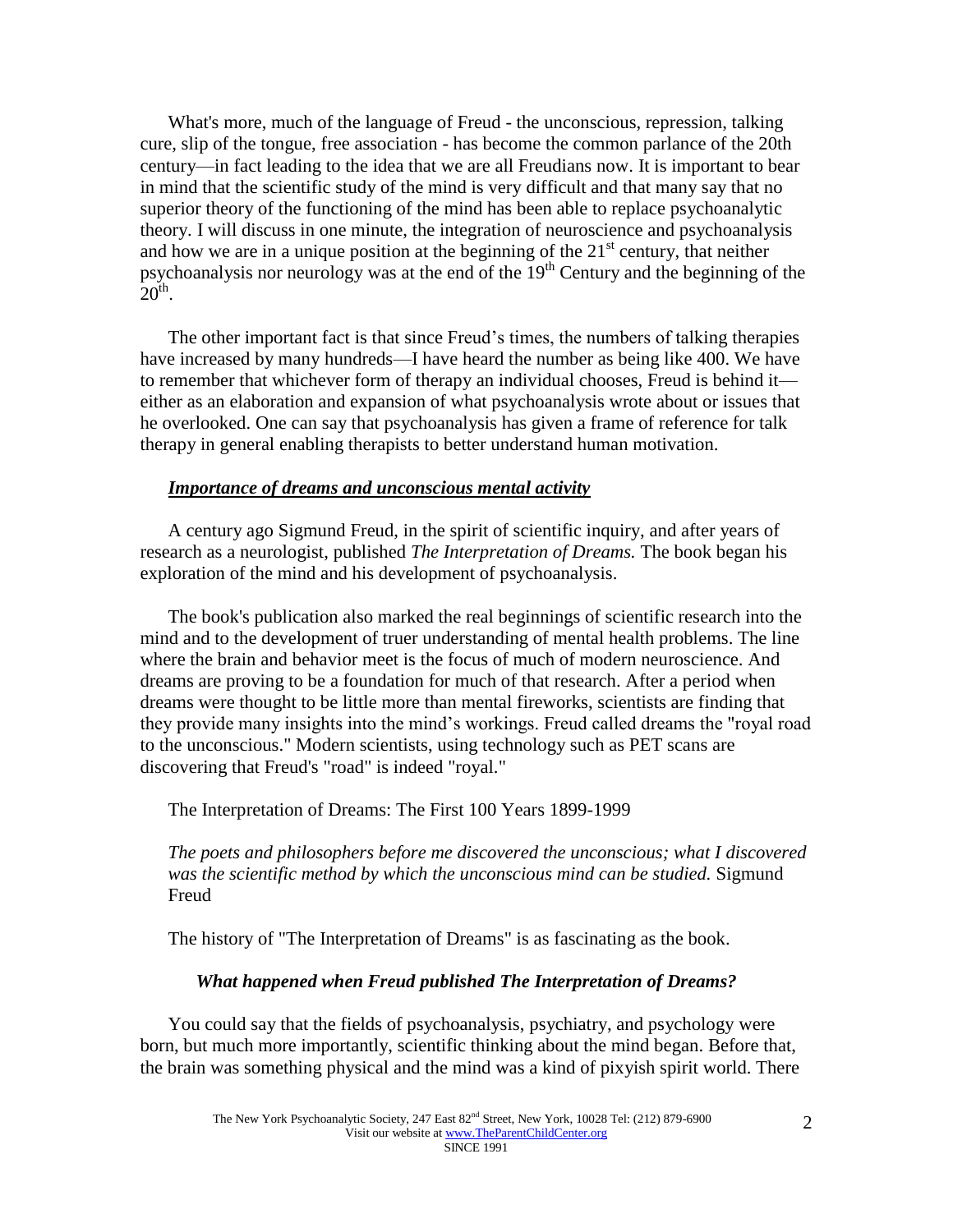was science about the brain and pie-in-the-sky speculation about the mind. After Freud, the study of the mind became more serious and scientific.

## *How did Dreams do that?*

To put it very simply, it was through Freud's theory that we understood for the first time that we dream for a reason; that reason is to deal unconsciously with the problems the conscious mind can't deal with. That theory meant that the mind obeyed its own rules. People set out to discover those rules and the reasons for them.

## *Was Freud the first person to look at the mind scientifically?*

No, but in "The Interpretation of Dreams" he was the first person to look at the mind and to develop a theory about its basis and creation. The statements Freud made in "Dreams" about the conscious and unconscious gave labels to the ethereal parts of the mind that make us human. In effect, he established the foundation for our current thinking about the mind. Before that, thinking was much more spiritual or even alchemic.

## *So Freud established a baseline?*

In "Dreams" he began to create a means of thinking and studying the mind compare it to Newton's discovery of the laws of gravitation, without them you have no way of studying much of physics, with them you can study everything from planets to quarks and gluons. With the work Freud began in "Dreams" there is a basis to study everything from war to a person's most secret fears and hopes.

#### *When and how did Freud come to discover psychoanalysis?*

Freud was always interested in examining his own thoughts and motivations; after his father died in 1896, he underwent a self-analysis.

## *How did he do that?*

He analyzed his dreams, his childhood memories, screen memories, slips of the tongue, and episodes of forgetfulness. Screen memories are memories of events which actually stand for other memories which have been forgotten. These memories may have an unusual vivid quality because they represent a convergence of a variety of scenes.

#### *How did Freud come to do a self-analysis?*

He had a dream ("Close the eyes dream") the night after his father's funeral in October 1896, which led him to undertake an ongoing systematic process of selfexamination (in contrast to isolated episodes of analysis before this). This analysis included an examination of the complex and ambivalent emotions he had about his father. During this self-analysis he developed the idea of the Oedipus Complex (that is, the complicated feelings of a child towards his or her parents).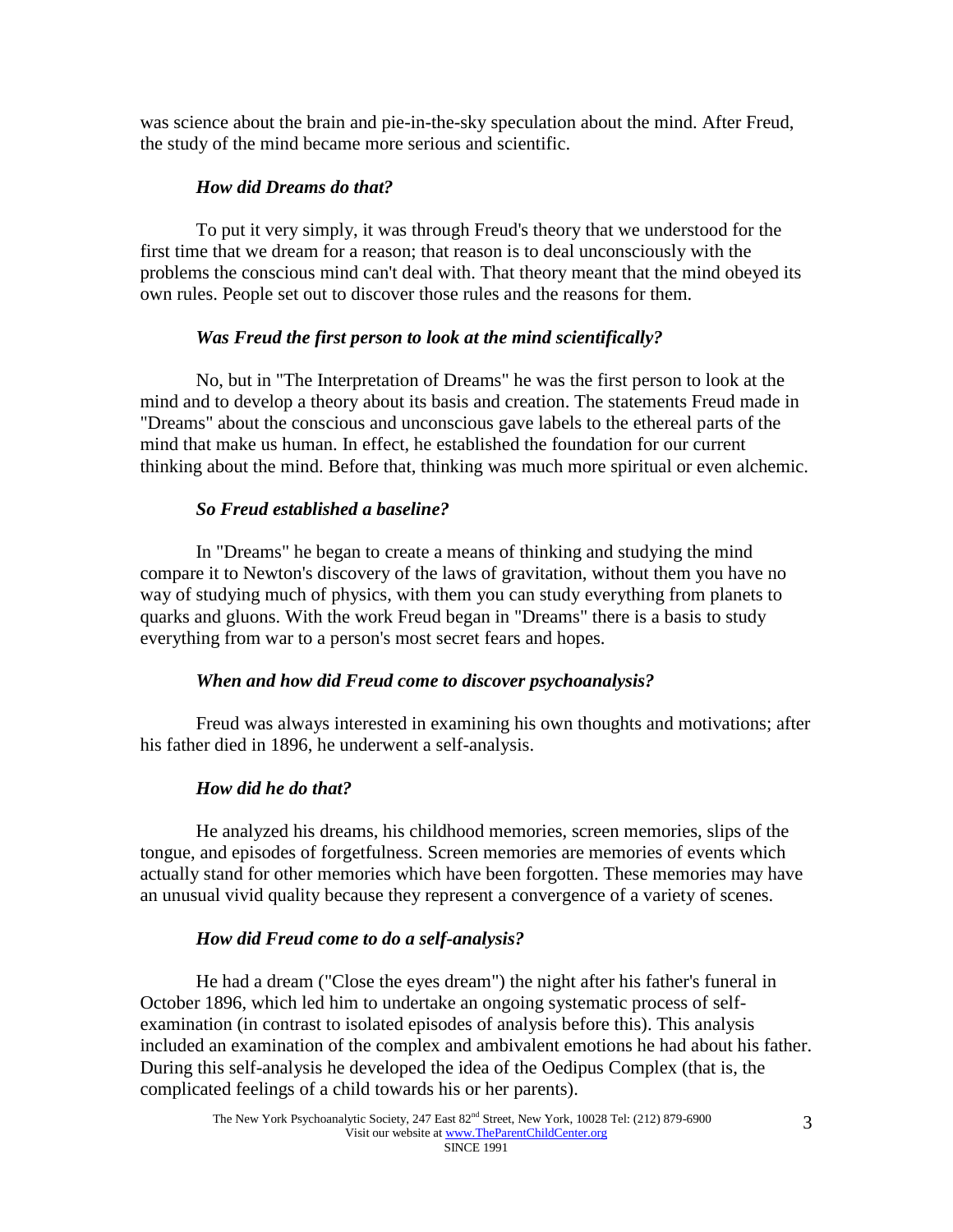#### *Where did Freud write about his self-analysis and his own dreams?*

Mainly in "The Interpretation of Dreams." By 1902 he recorded 50 dreams. Fortythree are described in "The Interpretation of Dreams"; four in "On Dreams"; and three in his letters to his colleague, Wilhelm Fliess.

## *Did Freud realize that the death of his father was a central stimulus to his selfanalysis and his dream book?*

In a preface to the second edition in 1909, he wrote: ". . . this book has a further subjective significance for me personally - a significance which I only grasped after I had completed it. It was, I found, a portion of my own self-analysis, my reaction to my father's death - that is to say, to the most important event, the most poignant loss, of a man's life. Having discovered that this was so, I felt unable to obliterate the traces of the experience."

## *What does it really mean to analyze dreams and other elements such as memories?*

To analyze dreams, memories is to try to understand how events from the past, including the distant past in childhood, continue to actively influence our current behavior and feelings without our conscious awareness of their influence.

#### *How did Freud analyze a dream?*

He listened to the dreamer's associations (his own or his patient's) to the dream. Through the associations and connections one could understand the motives for the dreams: current and past conflicted situations.

#### *How do these events continue to affect us if we are not conscious of them?*

Freud hypothesized that these memories continue to exist outside our awareness, unconsciously.

#### *What is the connection between unconscious mental activity and dreaming?*

Freud said that, "The interpretation of dreams is the royal road to a knowledge of the unconscious activities of the mind." He meant that because dreams are such an unconscious activity they give an almost direct insight into the workings of the unconscious mind.

#### *What was Freud's first dream in which he understood that dreams have meaning?*

The dream of "Irma's injection," (dreamt on July 24, 1895). He discussed his associations to this dream in about 25 pages of "The Interpretation of Dreams." In a letter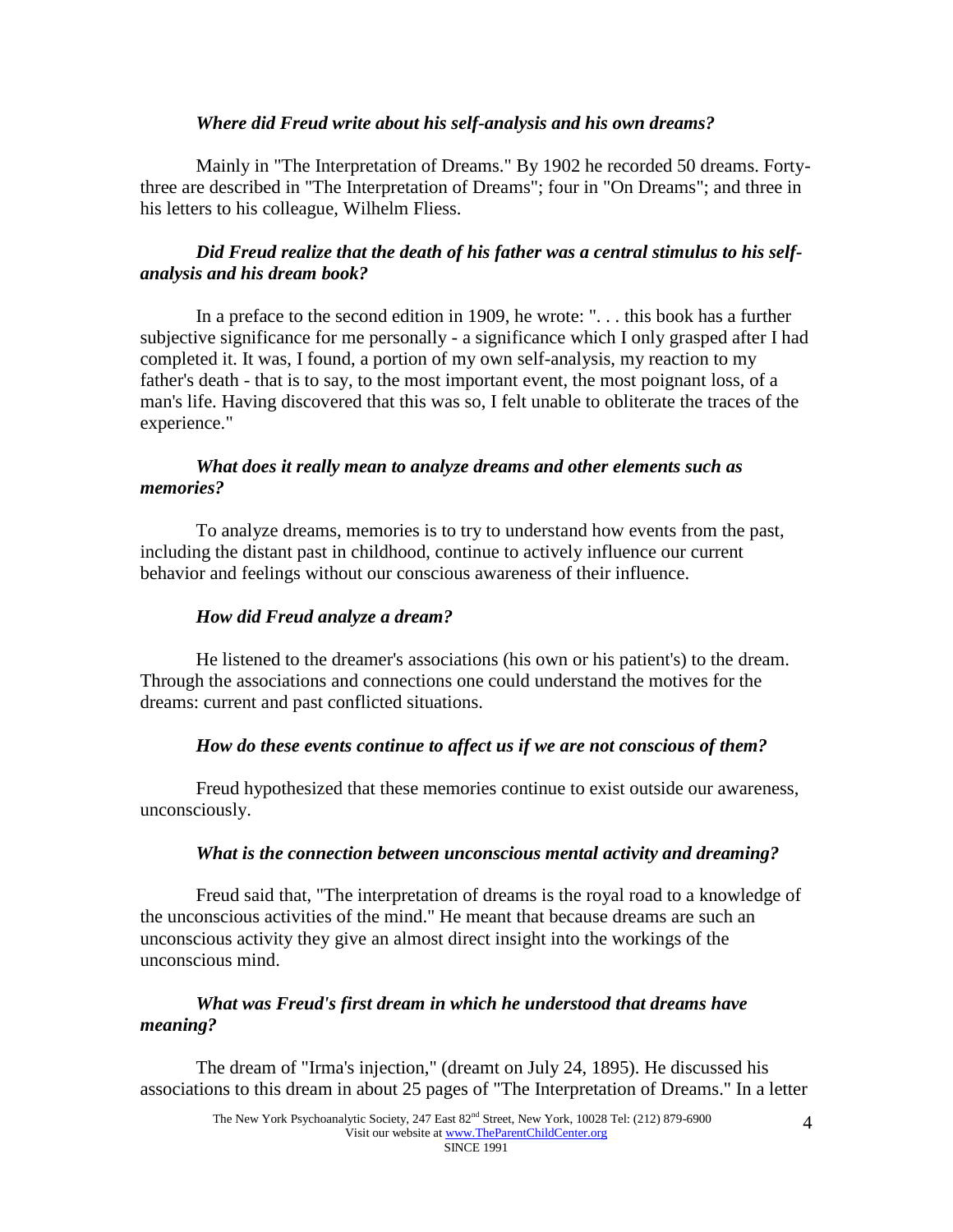to his colleague, Fliess, Freud wrote: "Do you suppose that some day a marble tablet will be placed on the house, inscribed with these words?: *In This House, on July 24th, 1895 the Secret of Dreams was Revealed to Dr. Sigm. Freud* At the moment there seems little prospect of it."

#### *According to Freud, what was the major stimulus to dreams?*

Dreams are fueled by a person's wishes, particularly wishes of which the person was not conscious. On another level, the purpose of the dream is to allow the person to continue sleeping.

#### *What was problematic about the idea that are all dreams are wish-fulfillments?*

Anxiety dreams and punishment dreams. Freud came to understand that anxiety often resulted from the gratification of a person's wishes. The phenomena of punishment dreams was one of the factors that led Freud to the concept of the "superego" (that part of the mind dealing with a person's sense of morality and his or her unconscious need to be punished). Traumatic dreams proved to be a problem for Freud (were they an exception to the rule that all dreams are wish-fulfillments?) Freud came to maintain that traumatic dreams functioned to master trauma rather than to gratify wishes. Other analysts have maintained that there is no need to contrast the two types of dreams.

## *What are the major mechanisms that Freud postulated of how the mind works in dreams?*

*Dream-work*, as it is called, has four major elements.

*Displacement,* which is the way the importance of an idea shifts from one idea to another. (For example, the most significant ideas or feelings for a person may shift from one idea (in the latent content of the dream) to an insignificant detail in the manifest content of the dream.

*Condensation***,** that one idea or image may represent several ideas, which converge on one dream image.

*Considerations of representability*, where all meanings, including abstract thoughts, are represented through images.

*Secondary revision*, which explains how the apparent incoherence and absurdity in the dream are eliminated by filling in the gaps to make the manifest content of the dream more logical.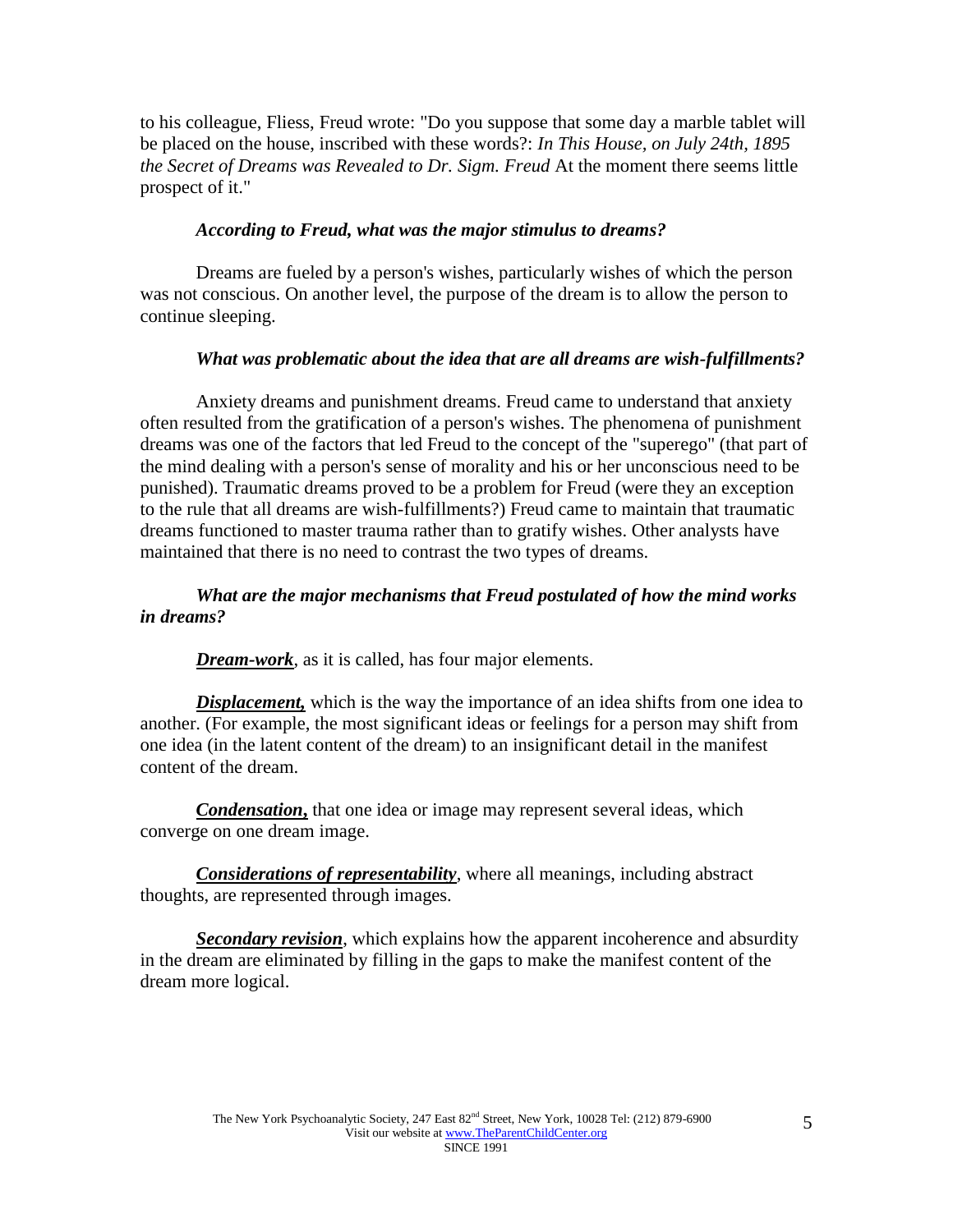#### *What is the difference between the manifest content of the dream and the latent content?*

Manifest content is the dream as perceived by the dreamer. The manifest content is a result of the dream-work. Latent content is the meaning of the dream as revealed by analysis. The latent content does not appear as a narrative (like the manifest content) but rather as a group of thoughts expressing one or more wishes.

#### *Was Freud always a psychoanalyst?*

No. Freud was born in 1856. From 1876 until 1896 he was primarily a neurologist and an anatomist.

#### *Did he make any significant neurological contributions?*

He wrote three monographs on infantile cerebral paralysis and in 1891 he wrote his most important neurological work: "On Aphasia."

#### *Why is "On Aphasia" important?*

At that time most neurologists believed that there were discrete anatomical areas in the brain that were responsible for different cognitive functions. Freud followed the ideas of the English neurologist, Hughlings Jackson who proposed a hierarchic view of the nervous system. Freud's study of aphasia (the various language problems that result from brain injury) convinced him that a static notion of brain function was incompatible with the complex findings. Rather, he thought that large areas of the cortex of the brain had various functions (a notion of functional systems, which antedated the work of A.R. Luria, the founder of neuropsychology, by 50 years).

#### *Did Freud try to integrate neurological and psychological phenomena?*

In 1895 he wrote the "Project for a Scientific Psychology" which he never published (and which was only published in 1950, many years after his death). Many notions in the "Project" have been of great interest to modern neuroscientists and psychoanalysts trying to integrate the findings of psychoanalysis and those of modern neuroscience. One very important area which Freud studied and modern neuroscientists study is the area of memory. For Freud, memories are continually worked over and revised. For example, Gerald Edelman, the Nobel Laureate, has described the brain's role as one of constructing categories (so that every memory is a recreation or a recategorization) based on experimental neuroscientific data.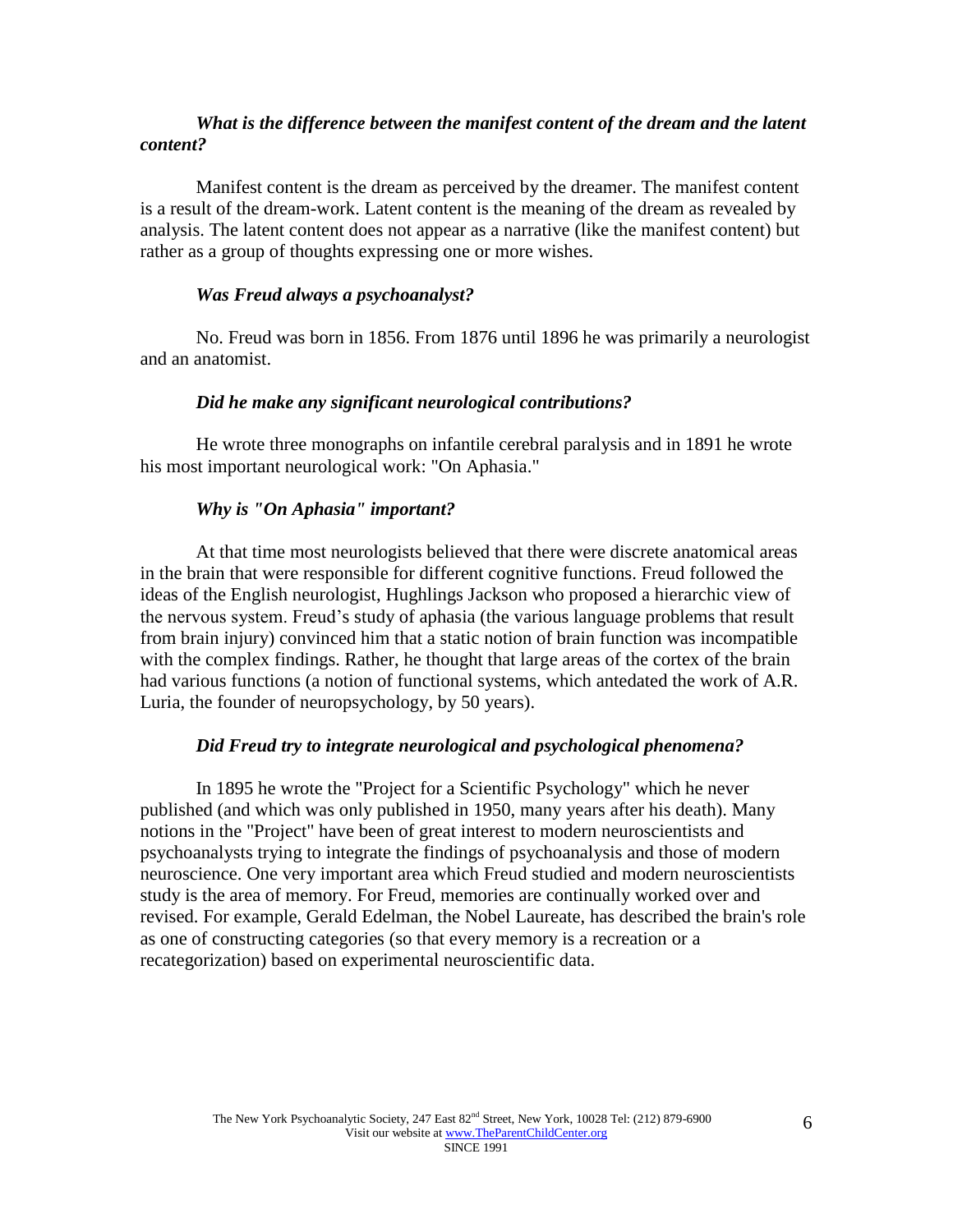#### *Why didn't Freud continue his neurological work and his attempts to integrate neurology and psychology?*

At the end of the 19th and beginning of the 20th Centuries, there were no neurological techniques to study the functioning of brain. We now have capabilities to perform such functional studies using machines such as PET scans. Because of the primitive methods of neurology in his day, Freud focused solely on psychological studies and developed only psychological theories. However, many of his neurological ideas continued to influence his psychoanalytic theories, such as the central role of memory in the development of the individual.

## *Were there any connections between Freud's attempts to develop a neurological theory and his later psychoanalysis?*

Freud's "The Interpretation of Dreams" has a direct relationship to the "Project for a Scientific Psychology." This work provided an outline for Chapter 7, the theoretical chapter, of the dream book. "The Interpretation of Dreams" can be viewed as a completion of, or an alternative to, the Project. In the last few sections of the draft of the Project, Freud identified dreams with wish-fulfillment and sketched out how dreams work.

## *How did contemporaries of Freud react to the publication of The Interpretation of Dreams?*

The first review was published on December 16, 1899. The review was in a literary journal (he was in fact more appreciated by the lay educated public than by the scientific public), by Carl Metzentin, and the last paragraph deserves to be quoted:

*"We now must forsake the pleasure of following further the astute - and frequently daring - observations of the Viennese physician. Only one more note from the conclusion of his epoch-making work, a note which concerns the value of dreams for gaining knowledge of future. 'In every respect, dreams are children of the past. There is a grain of truth, though, in the ancient belief that we can see in them our future. By showing us our wishes as fulfilled they point to the future. But this future, which the dreamer mistakes for his present, is modeled by the indestructible wish into the likeness of the past.'"* 

## *How psychoanalytic ideas help us understand and address problems of aggression (a current concern)*

Sigmund Freud pointed out that civilization is only made possible by individual renouncements, including the renouncement of violence. Violent individuals, however, often experience no guilt about a violent act nor do they have an empathic connection with their victim. The psychoanalytic understanding of both the roots of violence and the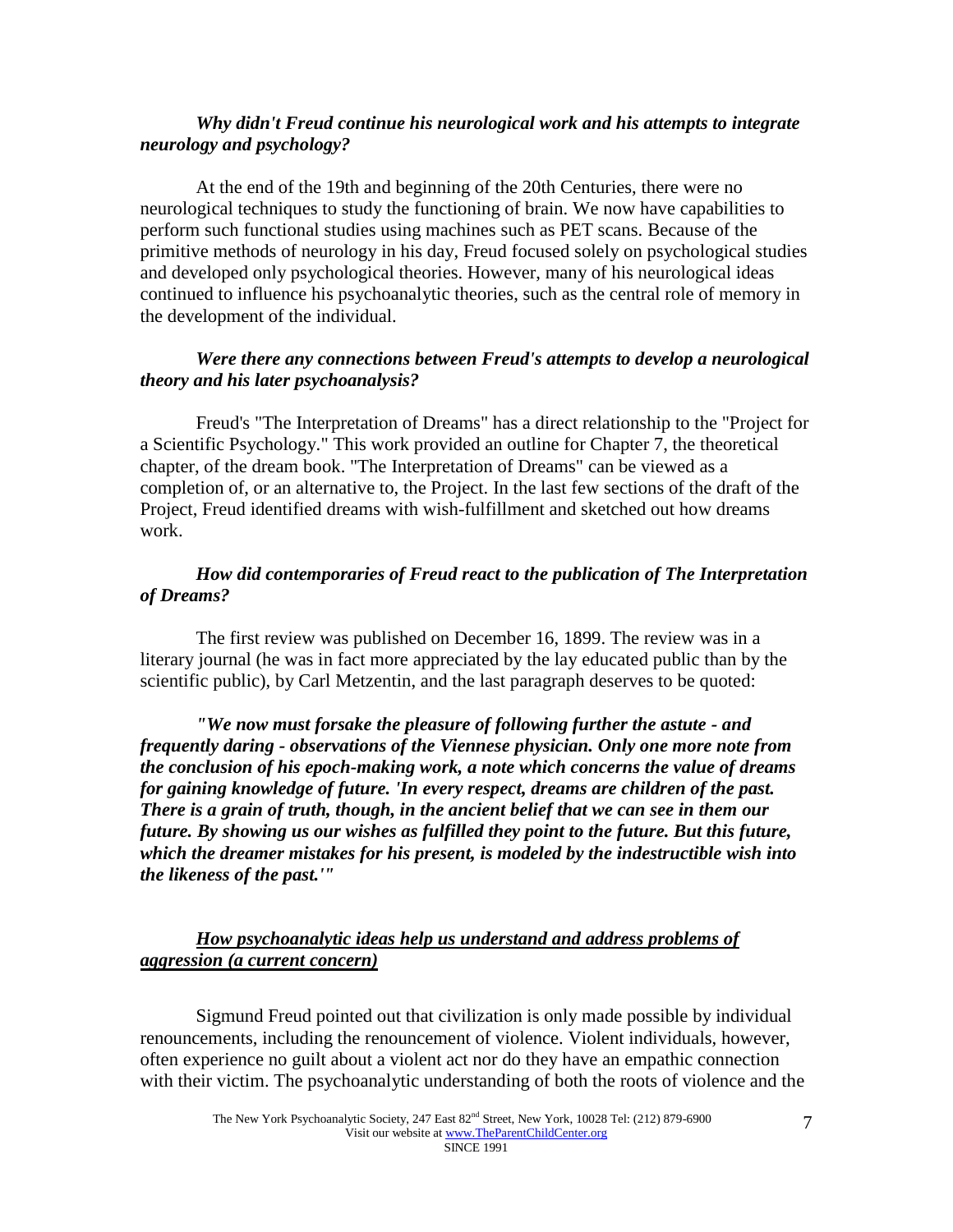ways in which people connect with one another is a critical factor in understanding violent behavior and crafting a solution to this nationwide problem.

Sigmund Freud stated that humans instinctually are aggressive and seek egoistic self-satisfaction. Culture, however, has the effect of putting prohibitions and curbs upon our human tendencies toward unchecked aggression and egoistic self-satisfaction. From these prohibitions and curbs comes the individual person's sense of guilt--conscious and unconscious--that has become the hallmark of civilized humanity. Understanding the role guilt plays in helping us check our tendencies towards aggression and violence is paramount.

#### *Q. How do psychoanalytic ideas about child development help us to prevent the development of violence in people?*

A. Children, being children, will always have selfish and aggressive impulses. Psychoanalysis has taught us that when children are acting in an angry and destructive fashion, they are not simply being "bad," but that they are upset for a reason. Talking with the child, helping him or her to understand what the problem is helps in several ways. The child is more likely to feel understood and cared for and less likely to feel he or she is "bad," and this in itself tends to diminish the anger and destructiveness. The child is also helped to put his or her anger into words, instead of destructive behavior. Limits to behavior are necessary, but in an atmosphere of understanding, fewer battles over them are needed.

#### *Q. Is corporal punishment relevant to this discussion?*

A. Yes. It remains common, and it encourages violence! Psychoanalysts have often observed that people who are hurt often wish, consciously or unconsciously, to get out of the hurt position by hurting others. A parent hitting a child shows the child by parental example that violence is OK, and kindles the fire for the child to strike someone else later when he has the chance. Treating the child as a person with his own sense of self and developing autonomy, that is, with respect, is much more useful than corporal punishment. Psychoanalysis has had a profound influence on how we raise our children, but much remains to be accomplished.

#### *Q. Did Sigmund Freud consider how violence in human society could be understood psychoanalytically? Where did he discuss this?*

A. The major work in which he discussed the problem of violence was Civilization and its Discontents (1930) in which he discussed the irremediable antagonism between the demands of instinct and the restrictions of civilization. In Thoughts on War and Death (1915), written at the beginning of the horrors of World War I, he wrote about the general, including his own, disillusionment brought about by civilized countries acting immorally and by individuals acting brutally.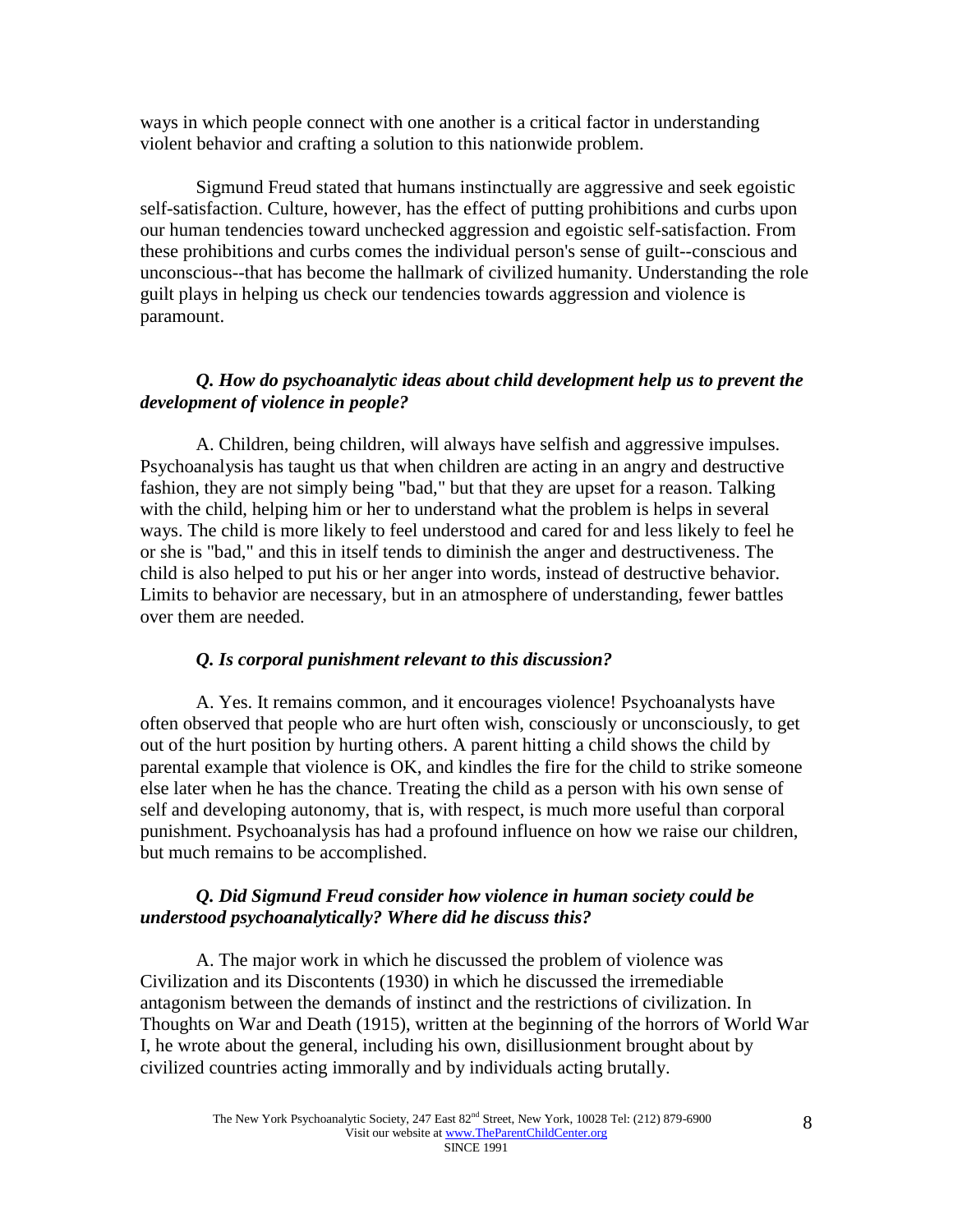## *Q. What does psychoanalysis show about the deepest essence of human nature?*

A. Psychoanalysis shows that human nature is composed of primitive impulses, including selfish and cruel impulses.

## *Q. What usually happens to these impulses in people?*

A. The primitive impulses undergo a lengthy process of modification during one's development. They are inhibited, redirected to different aims, or commingled with one another. Civilization is attained through renouncing or controlling these impulses. Similarly, civilized societies expect and demand that newcomers to their society also control these impulses and to be able to relate to one another.

## *Q. What impact does guilt (conscience) have in society? Can a person's sense of guilt be excessive and cause problems?*

A. In social interactions, it is natural that people have mixed feelings toward people they must interact with, and which results in a conflict between love and aggression. Some people have a great deal of guilt (even an unconscious sense of guilt) and may unconsciously direct great harm towards himself. This leads to a great deal of self-punishment. Since this can be a common problem, many people falsely think that the solution to life's problems is to eliminate guilt and to lead "guilt-free" lives. However, it is impossible-and unwise to totally eliminate guilt because guilt is a normal and necessary feeling state for individuals to have in order to interact with others, thinking not just of oneself but of the other person too. This normal guilt is the source of the commandment "Love thy neighbor as thyself."

## *Q. What threatens the social group and the relationships among people?*

A. The greatest threat is the tendency toward aggression, which can be seen in all of us.

#### *Q. How does civilization help us relate with one another?*

A. Human life in a community is only possible as a result of people coming together and agreeing that no one individual can exert power over another and where individuals agree to restrict their own personal inner wishes in favor of the communal needs. In other words, people have to develop the two Freudian tenets of human nature and society: guilt and empathy for fellow humans.

## *Q. Do people give up their egotistic desires easily?*

A. One of the major problems for humanity is reaching a balance and reconciliation between the desires of one individual and the claims of the social group. The goal of society is to continually address how to achieve the best balance.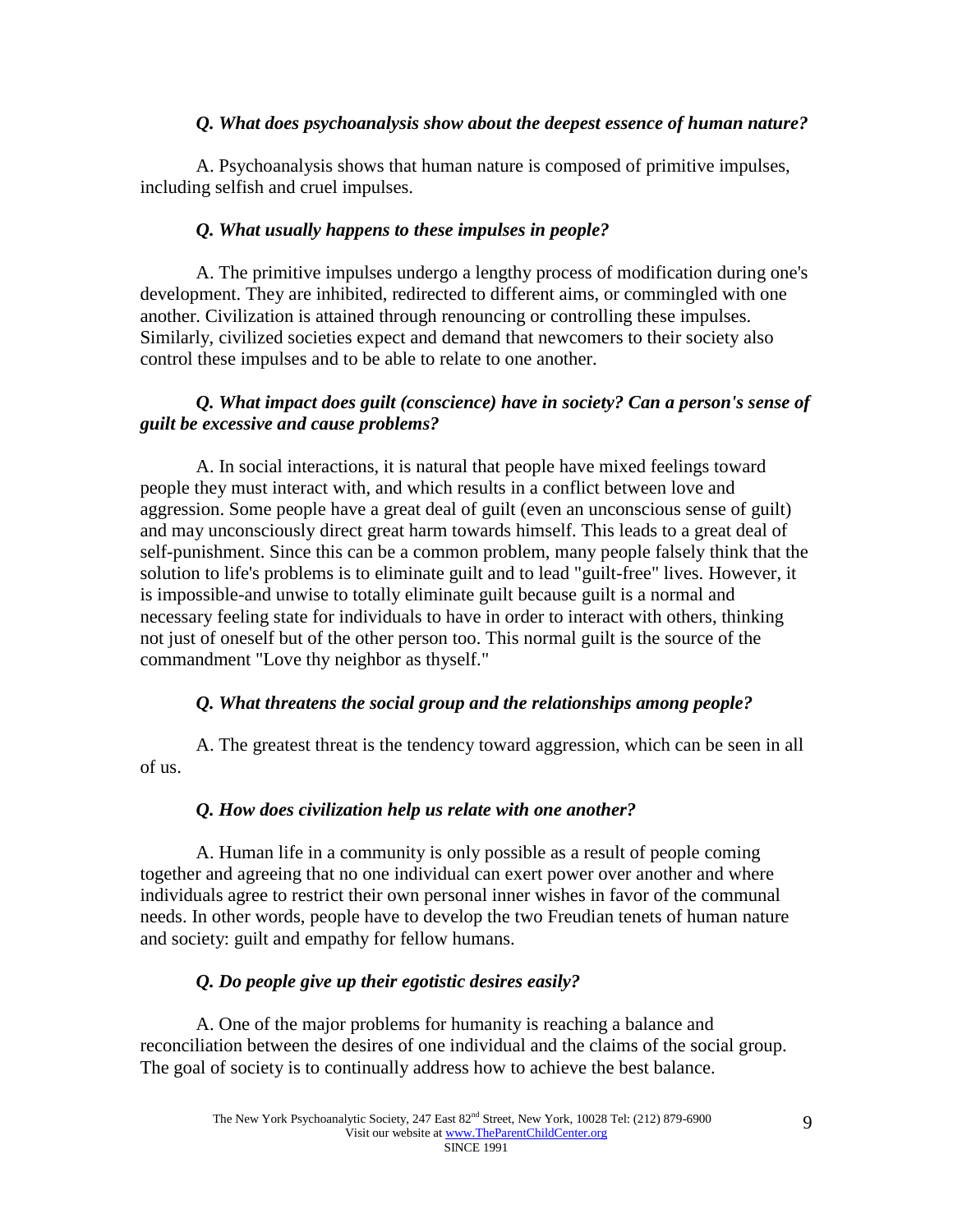### *Q. How does civilization set limits on people's tendency toward aggression towards one another?*

A. It is important that people identify with one another and develop relationships with one another that are not just lustful. This is the essence and the personal source of the commandment- love one's neighbor as one self.

#### *Q. When groups or nations band together this way, what happens to their aggression?*

A. A group may be cohesive and caring, one member to the other. The group, however, may direct its aggression toward members outside the group or toward another nation (an example of a Freudian term, called "the other," that is still very applicable in 21st century society).

## *Q. What is the most important way in which individual humans have learned to control their aggression?*

A. The key factor is the development of the conscience (or what Freud termed the superego).

## *Q. How does a child develop this conscience (superego) or internal authority?*

A. In their early life, children identify with an external authority (the parents or caretaker) and take the authority as their own. As a result of the relationship and interaction between parent/caretaker and child, the child gradually internalizes the parent's or caretaker's authority. This helps the child limit and control his or her actions. Freud stated that "a great change occurs only when the authority is internalized." In other words, there is a replacement of "external authority" with "internal authority." Of vital importance to the development of a child is the child's relationship with parents and caretakers.

Children also experience mixed feelings toward people they love (especially their parents), which results in an ongoing conflict between love and aggression. Every time a child renounces an aggressive wish toward the parent, it intensifies his or her sense of guilt. What also occurs during childhood is that as the child's relationships widen in the community and he or she develops ties to other people, the internal conflict between love and aggression becomes active.

## *Q. The development of the individual and the development of civilization involve similar processes. In what way are they different?*

A. An individual's happiness is a product of the interaction of two urges ("egoistic" urges to satisfy him- or herself and "altruistic" urges to help other people). In civilization the aim is less the development of happiness (it is pushed to the background) and more the urge to create unity among human beings.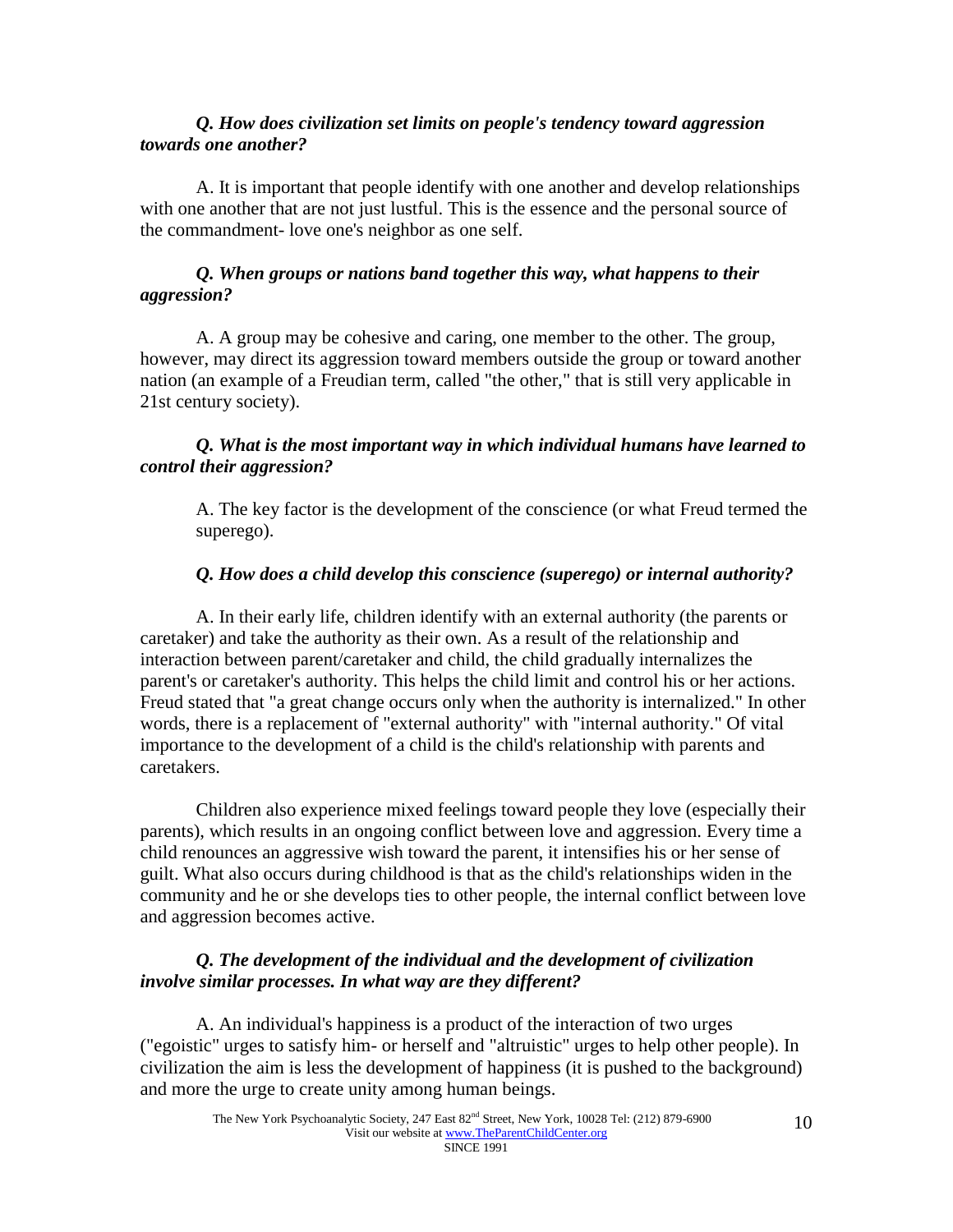## *Q. Is there an analogy between the development of the individual and the development of a community?*

A. The community develops a "superego" like the individual does. The superego of an era is based on the personalities of great leaders; ideal demands are set up in the superego of each individual and similarly ideals (the development of ethics).are created for each culture.

## *Q. What are some psychoanalytic ideas as to how a child learns to control his or her aggression?*

A. Several psychoanalytic ideas apply toward how children control aggression: Child-rearing always involves a balance between frustration and gratification in the interaction between parent and child. Restrictions are a normal part of child-rearing. If the child were allowed limitless gratification, his or her progressive development toward autonomy within the social environment would be greatly compromised.

Aggression is normally modified in the course of infant development through the child's love for his mother.

The ability to reflect upon thoughts and feelings in oneself and others provides children with a fuller range of responses to their own and others' perceived aggression. External experiences of violence, abuse, and deprivation influence the child's experience of his own and others' aggression and prevent the child from normally modulating aggression in social settings.

## *Q. What can be done for children who exhibit problems with control of their violence?*

A. Psychoanalysis can give children an increased awareness of their feelings, a way to express their feelings, and help them understand the possible causes of their behavior. In other words, with long-term, intensive treatment, their behavioral problems may be reduced and they may acquire a clearer idea of their competencies.

#### *Listening: Revolutionized the treatment of emotional problems*

In some quarters it is considered a given that Sigmund Freud's treatment of women was aberrant and indicative of a patriarchal approach, in which women were demeaned and mistreated. From today's perspective, one can see many flaws in Freud's technique. However, it is important to praise Freud's revolutionary innovation of a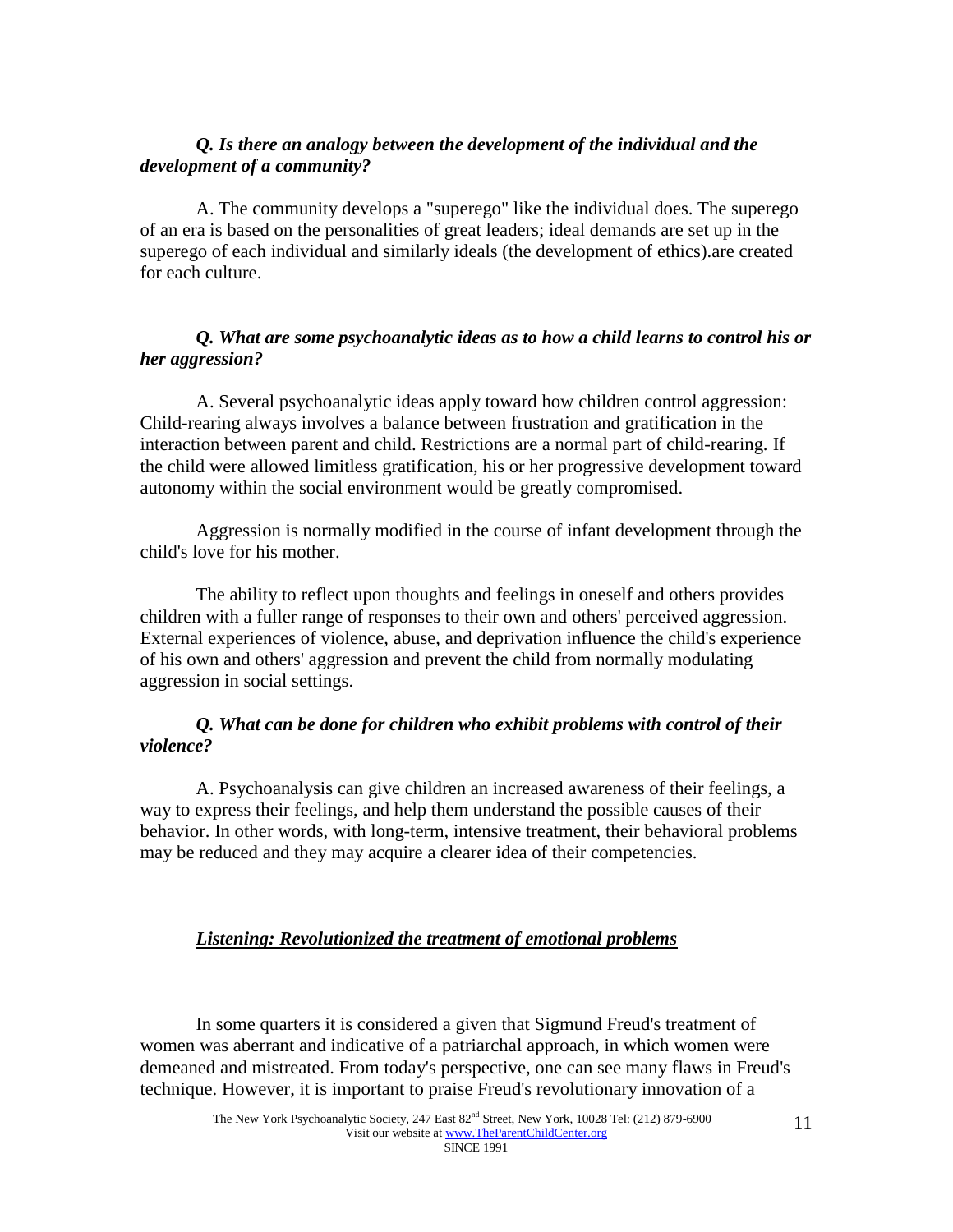century ago. Freud learned that in order to understand and effectively treat a patient, a doctor had to listen to his patients. This contribution represented a quantum leap in psychological treatment, which far outweighs the impact of his technical errors. Freud's treatment of "Dora,"[1] exactly 100 years ago, is an example of the dramatic change in the history of mental health treatment for women.

This approach was a dramatic contrast, for example, to the usual treatment (such as that of Charcot) of women with hysteria, who were treated as if they were simply anatomical specimens.

*On October 14, 1900, Sigmund Freud wrote to his correspondent (the only person with whom he shared his psychoanalytic ideas at the time) Wilhelm Fliess in Berlin, about beginning work with an 18-year-old woman, whom he called "Dora". She suffered from physical symptoms of psychological origin, which would appear and disappear over the years -- coughs, headaches, loss of voice, weakness, and abdominal pain. A note threatening suicide, discovered by her parents, brought her to Freud.* 

*Dora's treatment came to an abrupt end on December 31, 1900. Freud wrote his paper "Fragment of an Analysis of a Case of Hysteria"[1] in January 1901 but withheld publication, for reasons of discretion, until 1905. On reading the case history today, it is apparent that despite obvious culture-bound details in the story, the descriptions provide a wealth of information on how to listen to patients, particularly adolescents, and how to help them with their emotional states.*

### *Freud listened to Dora, something she had never experienced before, particularly from a man. How many doctors at the time listened carefully to their patients, particularly their women patients, and especially adolescent girls?*

As an 18 year-old living in a comfortable upper middle class family in Vienna at the turn of the 19th century, we cannot compare Dora to an 18 year-old at the beginning of our century.

Young women of that era tended to be less mature physiologically and psychologically than today. On the other hand, many women in Dora's and Freud's circle married young, often to men about a decade older who were already established. Many of these young women were infantilized by their husbands.

Dora's father was a successful manufacturer, described by Freud as intelligent and dominant in his social circle. He experienced a number of severe illnesses from the time Dora was 6 years old -- he had tuberculosis when she was 6; a detached retina when she was 10; and a confusional attack followed by symptoms of paralysis and slight mental disturbances beginning when she was 12. Several of these symptoms were associated with the father's syphilis, which he had contracted before his marriage. Syphilis was relatively common in that community at the time. Men usually did not marry until the end of their twenties, once they were established in their professions. Prior to marriage, their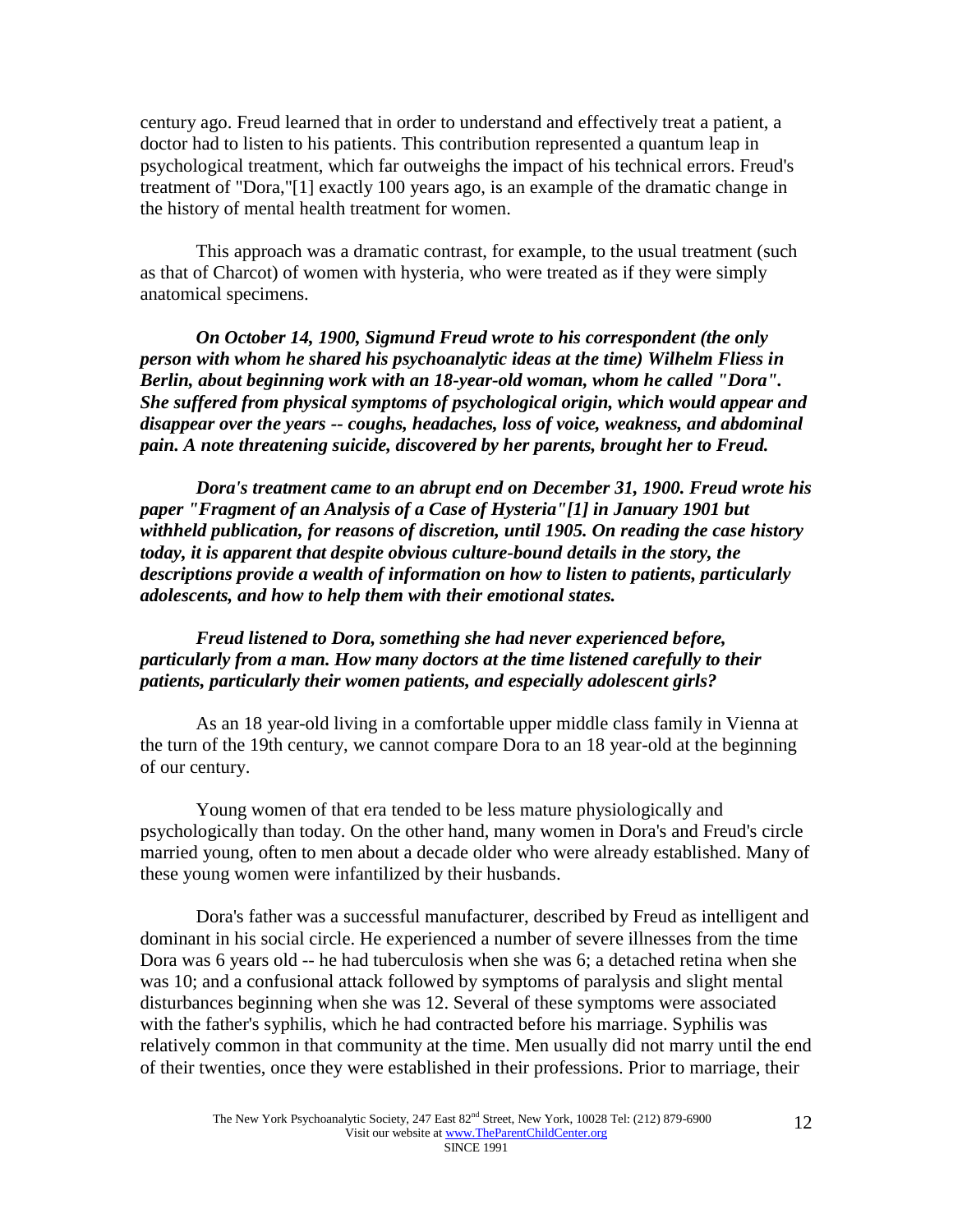sexual activities primarily involved prostitutes, many of whom were infected with syphilis.

Freud, a neurologist, often treated patients with neurologic complications from syphilis. Dora's father was introduced to Freud for treatment of his syphilis by a "Herr K" when Dora was 12. Freud treated her father successfully. When Dora was 16, her father brought her to Freud for a consultation because of her physical problems. When Dora was 18, Freud recorded that "he [Dora's father] handed her over to me for psychotherapeutic treatment."

From the perspective of adolescence, the phrase ("he handed her over to me for psychotherapeutic treatment") communicates the father's relationship to his daughter and his expectations from Freud. (Or, to be more precise, the way Freud clearly understood the father's motives.) To understand the problematic significance of that statement, it is necessary to first highlight the 2 most important tasks that adolescents need to accomplish:

Adolescents need to psychologically cope with their increased awareness of their bodies, the physical changes that are occurring and their increasing desires and passions.

Adolescents need to shift their focus of attachments from their parents, as the only people who really matter, to important others, with and to whom the adolescents develop attachments and relationships.

*We learn from Freud that Dora's father was having an affair with "Frau K," Herr K's wife. We also learn that Herr K had made seductive passes at the young Dora, but the father told Freud that Dora merely imagined that Herr K tried to seduce her and stressed that his relationship with Frau K was honorable. Dora's father maintained that Dora got her strange sexual ideas from reading Mantegazza's Physiology of Love, a medical hygiene book of the time that was popular with young people, for the usual reasons.*

*Freud, however, reports that after listening to the father's account, he "had resolved from the first to suspend judgment of the true state of affairs till I had heard the other side as well."*

*How many men at the turn of the 20th century would have made such a comment? Few would have thought to take into consideration the young woman's side of the story, and not just simply believe the father, the master of the house. Freud's message from a century ago is a central one for all, especially for those who are parents of teenagers or who work with teenagers -- regardless of the difficulties in communication, it is crucial that we LISTEN to what they have to say. The communication may be in the form of direct words, actions, or in some disguised manner that may be very difficult to decipher.*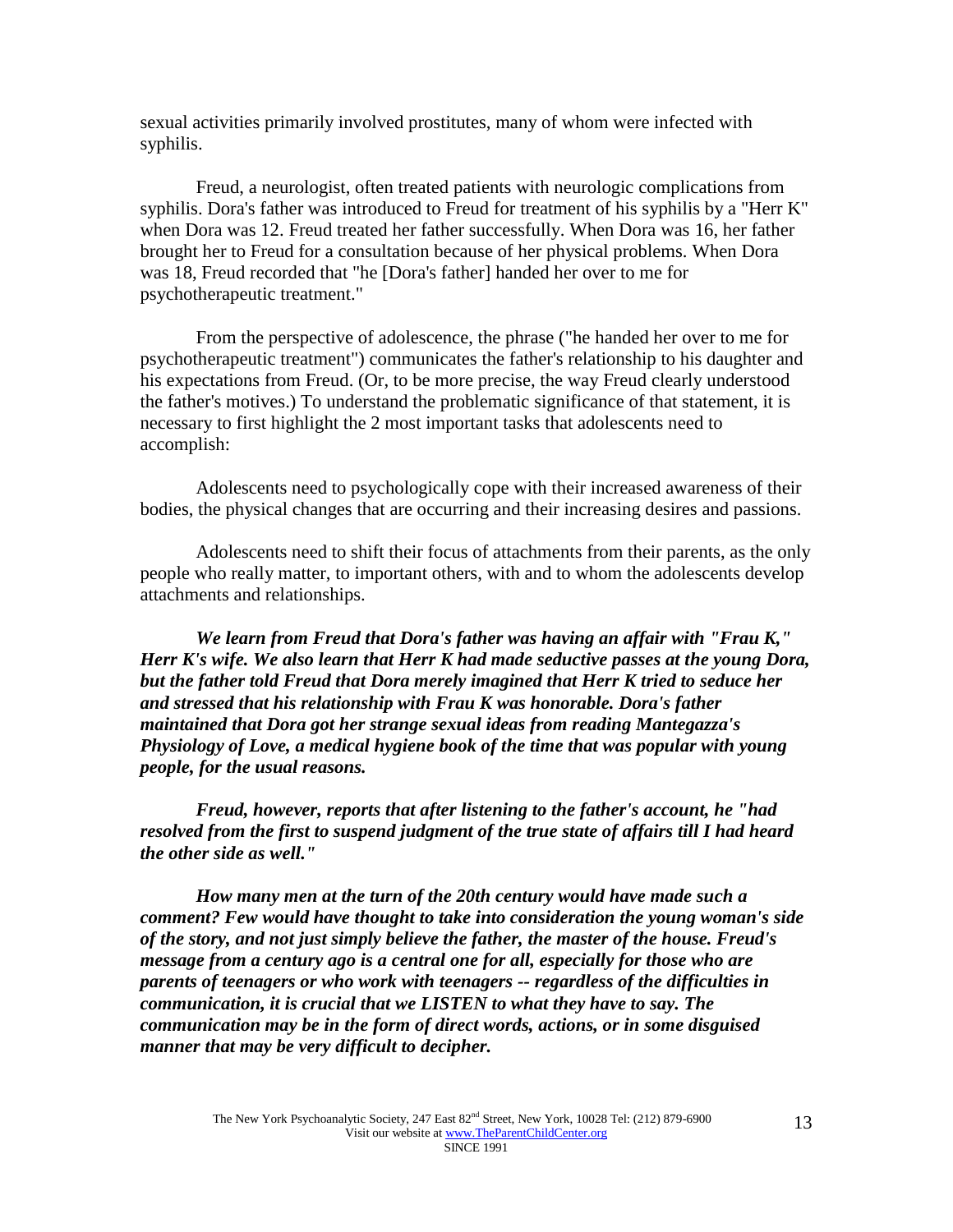As Freud listened, Dora told him about an episode that occurred at age 16, when Dora and her father visited the Ks at their lake house. Dora was scheduled to spend a few weeks alone with the Ks and their children, working as a mother's helper. She suddenly told the Ks that she was leaving. It was several days after her return home before she told her mother about Herr K's attempt to seduce her. The mother told the father who then confronted Herr K, who, of course, denied the episode. We learn that there was an even earlier episode, at 14, when Herr K made an advance to Dora, in which he "suddenly clasped the girl to him and pressed a kiss upon her lips." Dora wanted a relationship with her family's friends; she wanted her mother and father to protect her when she was exposed to these inappropriate sexual overtures.

We also learn that when she was a governess to the Ks children, she had heard the Ks talking about divorce. This is a situation to which we are not unaccustomed during our own time, when children know more about the complicated and complicating issues in the adults' lives than they might wish for. It became clear to Freud that Dora's father wanted to protect his relationship with Frau K and in addition to wanting to help his daughter with her problems, brought Dora to Freud so Freud would eliminate Dora's "imaginary" thoughts about Herr K.

If we think about the different people in Dora's life (her father, Herr K, as well as others) we see that they all betrayed her. Although Freud also eventually betrayed her, he actually listened to her, believed her, and despite many, many statements to her, which by today's standards of treatment would be considered antitherapeutic -- such as talking too much about sexual matters from the beginning of the treatment and making symbolic interpretations -- he spoke to her in a way so she could sense that her feelings were her own. However, he did betray her in 2 ways. He was interested in her case for the sake of the science of psychoanalysis, as he was trying to confirm his hypotheses of his dream theory, and he betrayed her 15 months after she left him. Dora returned to see Freud and wanted to resume treatment but he refused to treat her. At that session Dora said that she had returned in order to tell him that they had confessed to her. Frau K confessed that she did have an affair with her father, and Herr K admitted the truth about the seduction episode at the lake.

What can we learn from all of these complicated family interactions? Dora constantly was feeling disappointment, not just because of frustrated inner wishes, but also because she became aware of her father's affair. When she turned to Herr K, the way troubled adolescent girls and young women may turn to teachers, family friends, or to clergy, she yearned for a relationship with a substitute man, a father figure, in which she felt accepted as a person, and not as a sexual object. She wished for attention, love, and admiration. She did not get these from her father or from Herr K, and eventually did not receive them from Freud. His technique (100 years ago) was one in which he spoke much too openly about sexual wishes and fantasies to this young woman, and he was not cognizant of what we have come to learn about the important aspects of a relationship between an adolescent girl and her father and the other men in her life.